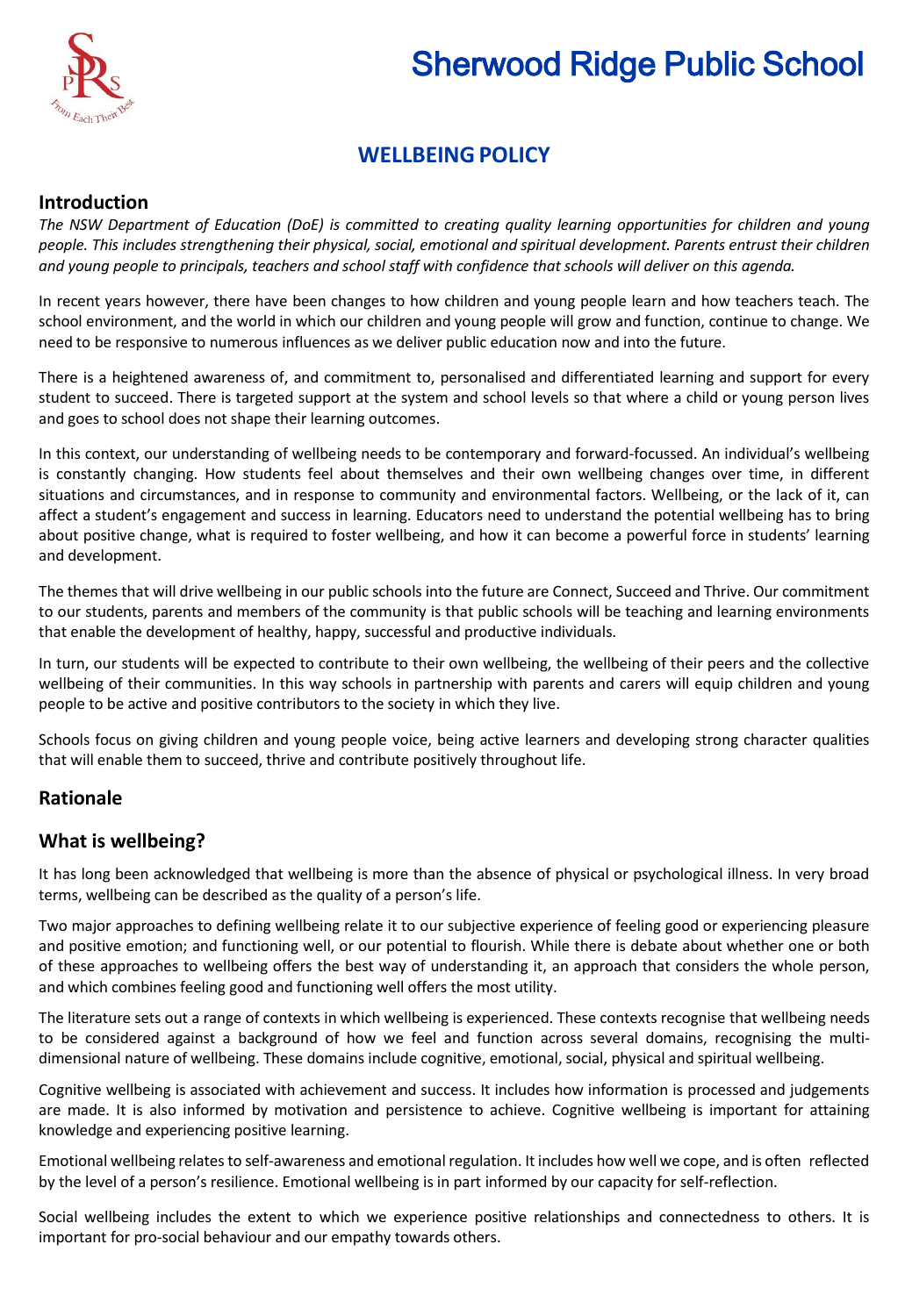Physical wellbeing is associated with the extent to which we feel physically safe and healthy. It includes nutrition, preventative health care, physical activity and physical safety and security. Physical wellbeing enables positive health outcomes.

Spiritual wellbeing relates to our sense of meaning and purpose. It can include our connection to culture, religion or community and includes the beliefs, values and ethics we hold.

These domains of wellbeing are helpful in describing the contexts in which wellbeing is experienced. However, to understand wellbeing more deeply we must also consider a range of other influences that contribute to wellbeing.

# **How can schools positively influence the wellbeing of students?**

Wellbeing can be shaped by a number of broad influences including the degree to which there is an experience of: choice, achievement of meaningful goals, positive relationships, enjoyment, personal growth and development, health, and safety.

Choice is important because it impacts positively on a student's learning and engagement in schooling. It contributes to enhanced motivation, interest and commitment to tasks. The provision of choice supports self-regulation, self-discipline and achievement. When students have choice and opportunities to engage in activities that are of interest and value to them, their wellbeing is enhanced.

Achievement contributes positively to a student's wellbeing, and can contribute to a student's confidence and self-esteem. It can help to foster student self-discipline and effort, encourage students to stretch themselves and take risks in their learning. Achievement fosters positive emotions which can build further engagement and effort.

Positive relationships foster connectedness and feelings of belonging and are essential for wellbeing. These relationships are characterised by constructive interactions that provide enthusiastic and genuine support. They are important because they help us to build social and emotional skills and in turn nurture other positive, caring and respectful relationships.

# **Commitment to Wellbeing**

The Wellbeing Framework for NSW public schools contextualises wellbeing to individual students, school settings and local school communities. The concept that wellbeing is dynamic and is integral to learning is vital to embedding it in the complex multi-dimensional work of schools.

The DoE commitment to wellbeing is for our schools to support students to connect, succeed and thrive at each stage of their development and learning; to provide opportunities that are age rigorous, meaningful and dignified; and to do this in the context of individual and shared responsibility underpinned by productive relationships that support students to learn.

To this end, schools will be enabling environments, informed and guided by legislative and policy requirements. Schools will be supported to focus on the development of quality teaching, learning and engagement. Local decision-making will invigorate school communities. Highly effective leadership will deliver on this commitment for every member of the school community.

#### **CONNECT**

Our students will be actively connected to their learning, have positive and respectful relationships and experience a sense of belonging to their school and community.

**SUCCEED** Our students will be respected, valued, encouraged, supported and empowered to succeed.

**THRIVE** Our students will grow and flourish, do well and prosper.

# **ENABLE**

The school environment is pivotal to the growth and development of our most important assets – our children and young people. Our schools strive for excellence in teaching and learning, connect on many levels and build trusting and respectful relationships for students to succeed.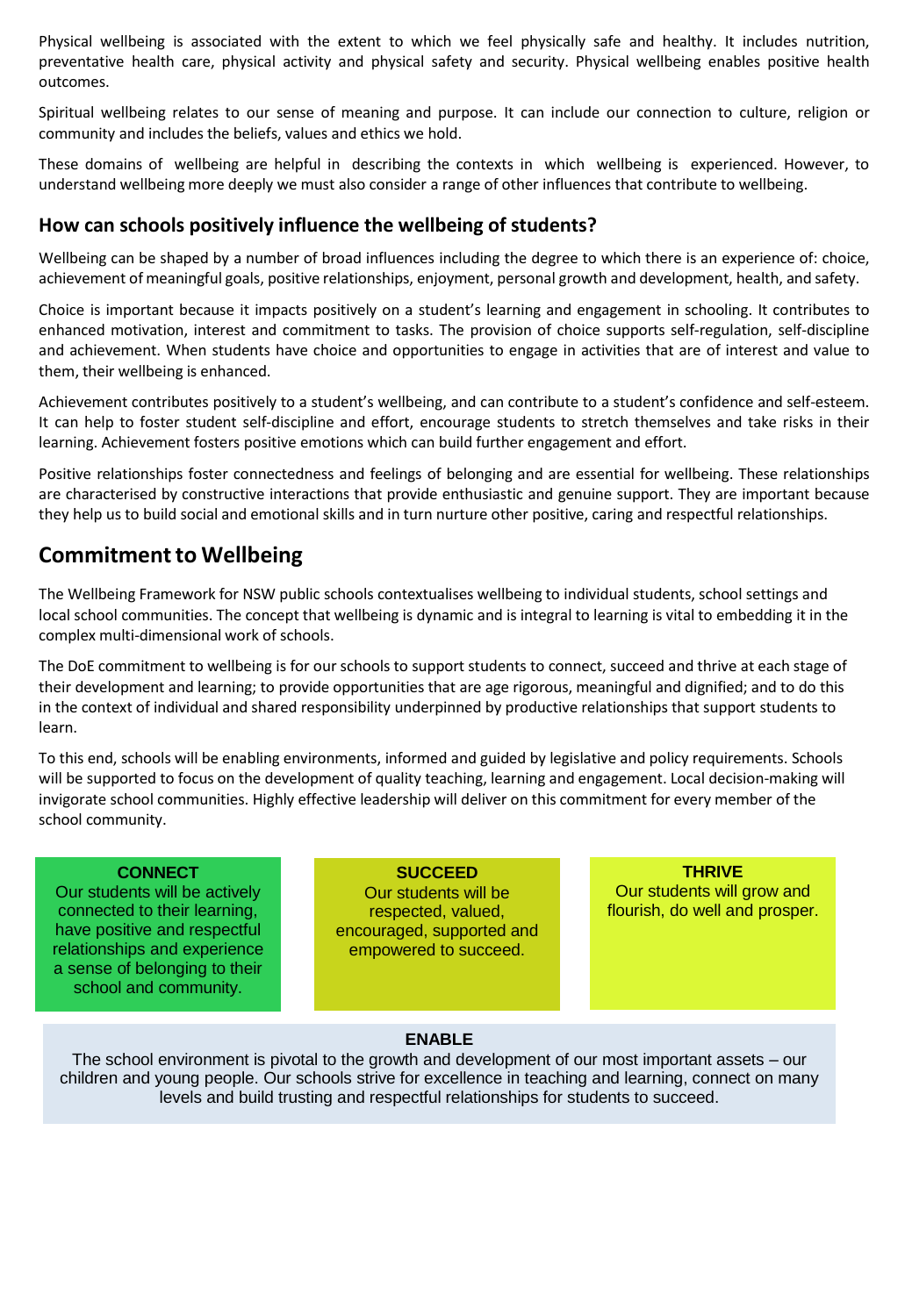| <b>CONNECT</b> | Students are actively connected<br>to their learning through<br>meaningful, engaging and<br>rewarding personalised learning<br>experiences.<br>Students have positive and<br>$\bullet$<br>respectful relationships with<br>each other, their teachers and<br>the community.<br>Students experience a sense of<br>$\bullet$<br>belonging and connectedness<br>that respects diversity and<br>identity.<br>Students are self-aware and<br>regulate their own emotions and<br>behaviours. Students have the<br>social and emotional skills to<br>develop and maintain positive<br>relationships and engage in pro-<br>social behaviour. | Students are connected with their cultural,<br>$\bullet$<br>religious or spiritual backgrounds.<br>Staff nurture professional relationships<br>$\bullet$<br>with students which are safe, respectful<br>and supportive, and which help students<br>to reach their full potential.<br>The school is focused on building<br>$\bullet$<br>individual and collective wellbeing<br>through a climate of care and positivity.<br>Parents and the broader school<br>$\bullet$<br>community actively participate in the<br>school and in helping students to develop<br>positive connections. |
|----------------|--------------------------------------------------------------------------------------------------------------------------------------------------------------------------------------------------------------------------------------------------------------------------------------------------------------------------------------------------------------------------------------------------------------------------------------------------------------------------------------------------------------------------------------------------------------------------------------------------------------------------------------|---------------------------------------------------------------------------------------------------------------------------------------------------------------------------------------------------------------------------------------------------------------------------------------------------------------------------------------------------------------------------------------------------------------------------------------------------------------------------------------------------------------------------------------------------------------------------------------|
| <b>SUCCEED</b> | Students are succeeding in their<br>$\bullet$<br>learning.<br>Students strive toward and<br>achieve meaningful goals.<br>Students are confident and<br>$\bullet$<br>resilient learners. They have<br>positive self-esteem, stretch<br>themselves and take risks in<br>their learning. They demonstrate<br>self-discipline and effort toward<br>their learning.<br>Students are provided<br>opportunities to succeed and<br>success is celebrated in a way<br>that is meaningful to the<br>student.                                                                                                                                   | Students develop strong positive<br>$\bullet$<br>character traits that are reflected in their<br>behaviour decision making and<br>relationships.<br>Staff enable success by personalising<br>$\bullet$<br>student learning and supporting students<br>to achieve.<br>Staff enable success by contributing to a<br>$\bullet$<br>positive, supportive and encouraging<br>learning environment.<br>Parents and the broader school<br>community actively participate in<br>supporting and reinforcing student<br>learning.                                                                |
| <b>THRIVE</b>  | Student learning takes place in<br>an environment which fosters<br>and develops choice,<br>accomplishment, positive<br>relationships, enjoyment,<br>growth, health and safety.<br>Students are self-directed, take<br>$\bullet$<br>initiative and grasp opportunity.<br>Students contribute to the<br>learning of other students and to<br>the school community more<br>broadly.<br>Students have a strong sense of<br>$\bullet$<br>meaning and purpose.                                                                                                                                                                             | Students develop the skills to reflect on<br>$\bullet$<br>and positively shape their behaviour in the<br>context of ethical decision making.<br>Students are recognised and celebrated.<br>$\bullet$<br>Staff contribute to environments which<br>$\bullet$<br>allow students to thrive by delivering high<br>quality learning experiences.<br>The school has high expectations for every<br>$\bullet$<br>student.<br>Parents and the broader community<br>$\bullet$<br>support and enable the aspirations of<br>every student.                                                       |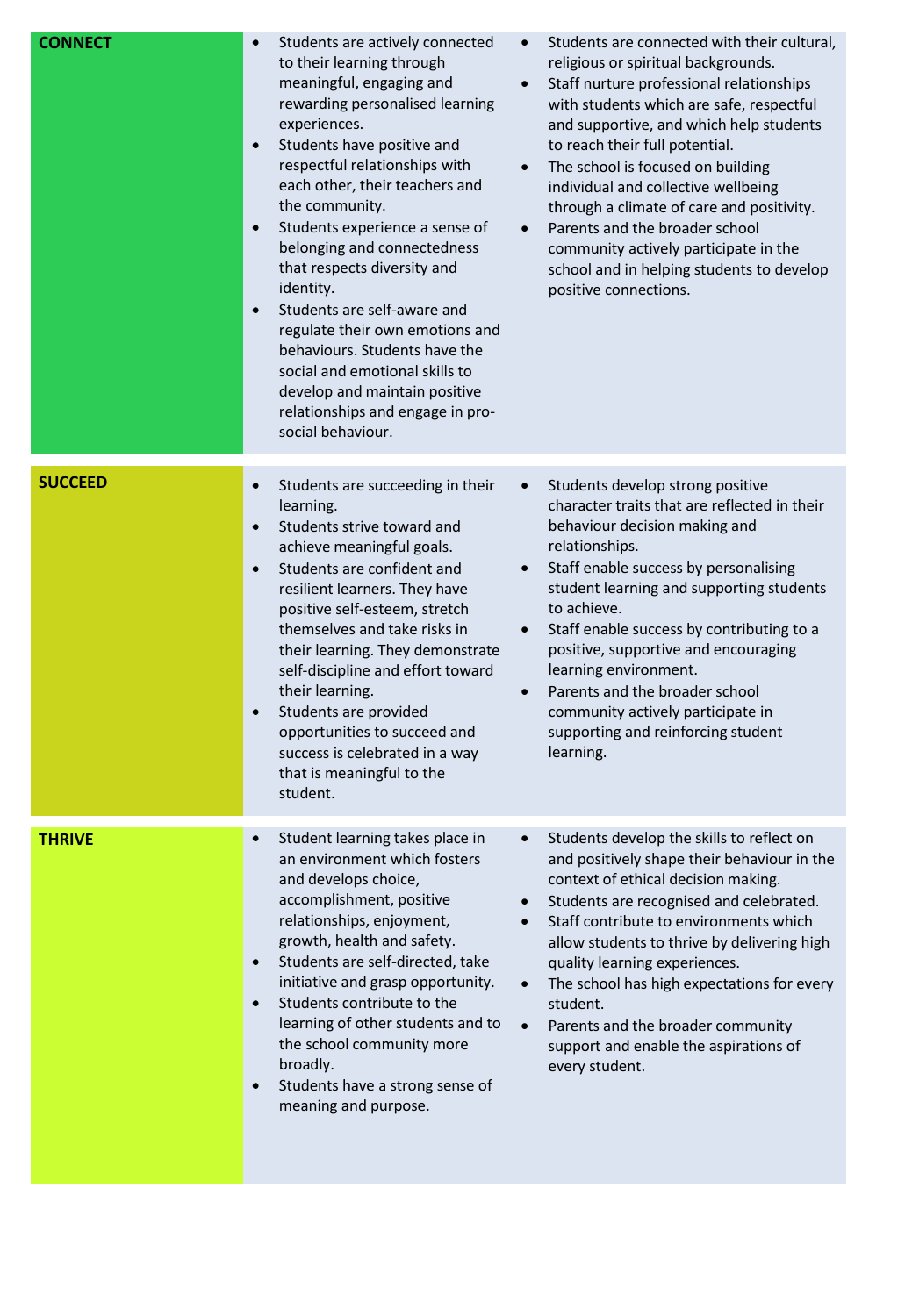# **Elements of the Wellbeing Framework**

# **Teaching and learning**

- Schools will consider aspects of and factors contributing to wellbeing in the delivery of teaching and learning.
- Students should be provided with opportunities to connect, succeed and thrive that are relevant to their stages of learning and development.
- The child or young person's subjective view of their own wellbeing is recognised by schools, peers and parents as an important measure to inform decisions about the child or young person.
- Whole school approaches to physical health and fitness, social skills and friendship, empathy and resilience, peer support and mentoring, student leadership, citizenship and community engagement contribute to the growth of individual and collective wellbeing.

#### **Behaviour, discipline and character education**

- Every school will implement a comprehensive and inclusive strategy to create an environment with clearly defined behavioural expectations.
- All members of the school community should consistently implement the agreed strategy to create a positive teaching and learning environment.
- The school recognises the importance of developing and shaping the character of the individual and maximises opportunities for personal growth.
- Students have responsibility to be active learners who exercise self-regulation appropriate to their age and level of understanding.
- Parents and caregivers play an important role in working with the school to develop their child's understandings, skills and character.
- Teaching and learning is not disrupted by unacceptable behaviour in the classroom, on the playground and in activities for which the school is responsible.

#### **Learning and support**

- Students with identified learning needs benefit from personalised learning and support.
- Aboriginal children and young people will have an individual personalised learning pathway.
- Students with identified healthcare needs have an individualised health care plan.
- Parents are consulted and contribute to the planning to support their child's individual learning.
- Adjustments to the learning environment are made and documented as required.
- Assessment of student achievement informs individual learning.

#### **Professional practice**

- Professional learning is linked to the needs of the students, teachers, schools and the system.
- All staff undertake mandatory training to comply with legislative and policy requirements.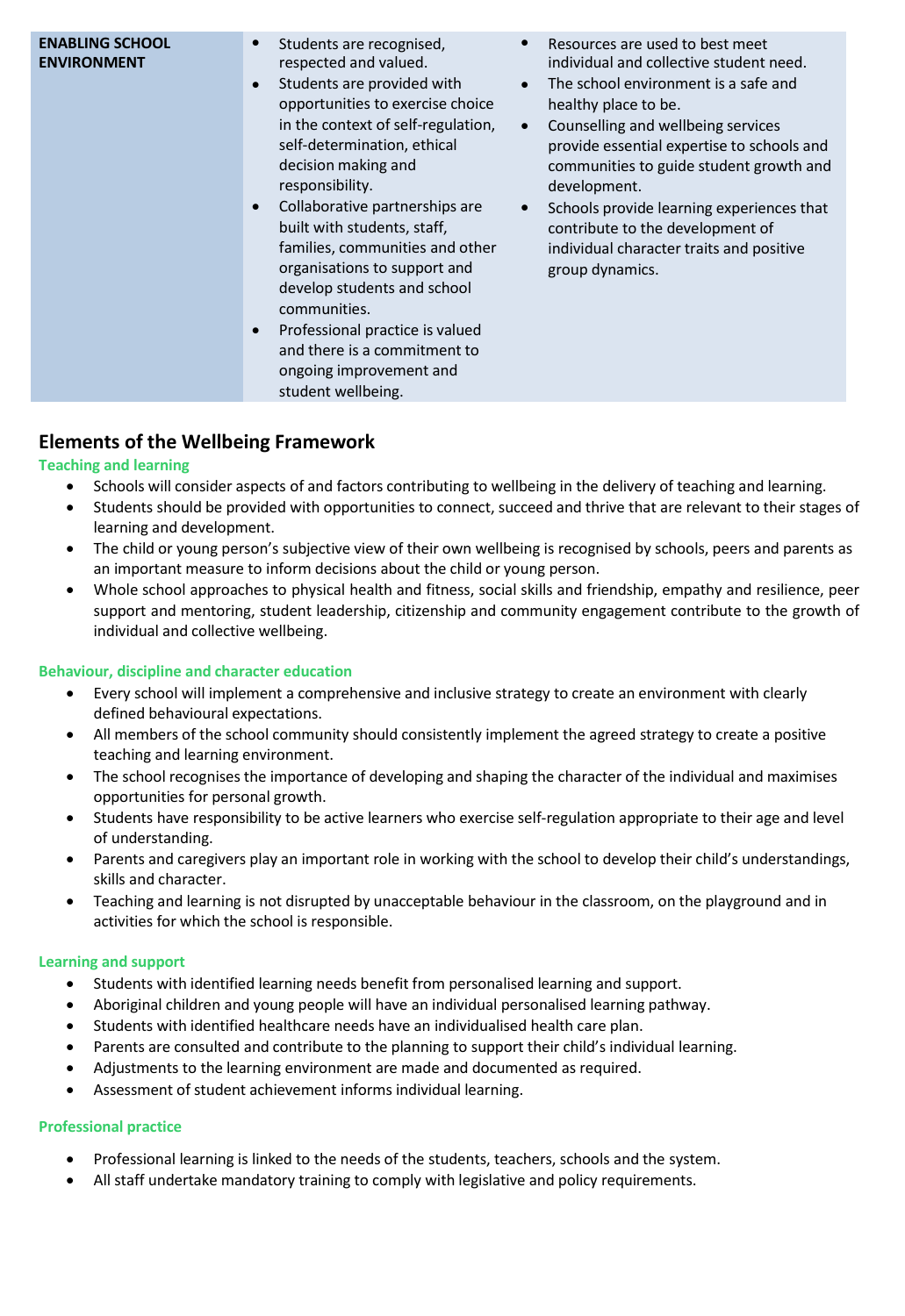#### **Effective leadership**

- Leadership is evidenced at every level of the school environment. Students, staff and parents contribute to the leadership of the school and to the achievement of its goals and priorities.
- The principal implements systems to meet accountabilities relating to wellbeing policies in the school environment.
- The principal effectively uses school and system resources to support the learning and wellbeing of all students.

#### **School planning**

- Wellbeing is an element of the School Excellence Framework and is addressed through school planning and school self- evaluation.
- A self-evaluation of wellbeing incorporates the stages of learning of the students, environmental factors and the influences and domains of wellbeing.
- Schools use qualitative and quantitative evidence to inform and guide school planning for wellbeing.

At Sherwood Ridge Public School our inclusive environment will support staff and parents to work together as a learning community in order to give our students the knowledge, skills and experiences to achieve their personal goals and lead successful lives in the 21st Century.

Teaching teams are structured to support the implementation of Visible Learning and Learner Qualities while collaboratively developing learning intentions, success criteria and providing effective feedback to guide student learning.

The school's motto "From Each their Best" underpins all that we do. At Sherwood Ridge Public School:

- We have a comprehensive and integrated strategy in place to support the cognitive, emotional, social, physical, and spiritual wellbeing of students in a context of quality teaching and learning.
- Students, teachers and staff, and members of the wider school community have a shared understanding of the behaviours, attitudes and expectations that enhance wellbeing and lead to improved student outcomes.
- Individuals care for self, and contribute to the wellbeing of others and the wider community.
- Effective leadership guides the development of a highly effective school.
- The resources and expertise of the system at every level are targeted to meet the wellbeing needs of all students.
- Quality teaching and effective professional practice are evident in every learning environment.
- Teaching and learning occurs in environments that celebrate difference and diversity and recognise, respect and respond to identity and cultural background.

The Sherwood Ridge Public School Wellbeing Policy is based on the following NSW DoE documents:

- Values in NSW Public [Schools](http://www.schools.nsw.edu.au/studentsupport/studentwellbeing/values/index.php)
- **•** [Behaviour](http://www.dec.nsw.gov.au/about-the-department/our-reforms/supported-students-successful-students/behaviour-code-for-students) Code for Students
- Code of [Conduct](https://www.det.nsw.edu.au/policies/staff/ethical_behav/conduct/Code_guide.pdf)
- **[Protecting and](https://www.det.nsw.edu.au/policies/student_serv/child_protection/prot_children/PD20020067.shtml?level) Supporting Young People Policy**
- **•** [Preventing and](https://www.det.nsw.edu.au/policies/student_serv/discipline/bullying/PD20100415.shtml?level) Responding to Bullying in Schools
- [Anti-Racism](https://detwww.det.nsw.edu.au/policies/student_serv/equity/antiracism/PD20050235_i.shtml?level) Policy
- **[Student Welfare,](https://www.det.nsw.edu.au/policies/student_serv/student_welfare/stude_welf/pd02_52_student_welfare.pdf) Good Discipline and Effective Learning: Student Welfare Policy**
- [Suspension and](https://www.det.nsw.edu.au/policies/media/media/socialinclusiondownloads/suspol_07.pdf) Expulsion of School Students- procedures-
- School [Attendance](https://www.det.nsw.edu.au/policies/student_admin/attendance/sch_polproc/PD20050259.shtml?level=Schools&categories=Schools%7cstudent%2Badministration%7cattendance) Policy
- School Uniforms in NSW [Government Schools](http://www.schools.nsw.edu.au/media/downloads/schoolsweb/studentsupport/studentwellbeing/schuniforms.pdf) Guidelines
- The [Wellbeing Framework](https://www.det.nsw.edu.au/wellbeing/about/16531_Wellbeing-Framework-for-schools_Acessible.pdf) for Schools
- **School Excellence [Framework](https://www.det.nsw.edu.au/media/downloads/about-us/our-reforms/school-excellence/School_Excellence_Framework.pdf)**
- Work Health and safety [Legislation and](https://detwww.det.nsw.edu.au/workhealthandsafety) Regulation
- SRPS Learning Support Team Policy
- SRPS Support Unit Policy (for review in 2018)
- NSW [Disability](http://www.legislation.nsw.gov.au/viewtop/inforce/act%2B3%2B1993%2BFIRST%2B0%2BN/) Service Act 1993
- Commonwealth Disability [Discrimination Act](https://www.comlaw.gov.au/Series/C2004A04426) 1992
- **•** Sun Smart [Guidelines](http://www.schools.nsw.edu.au/studentsupport/studenthealth/sun-safety/index.php)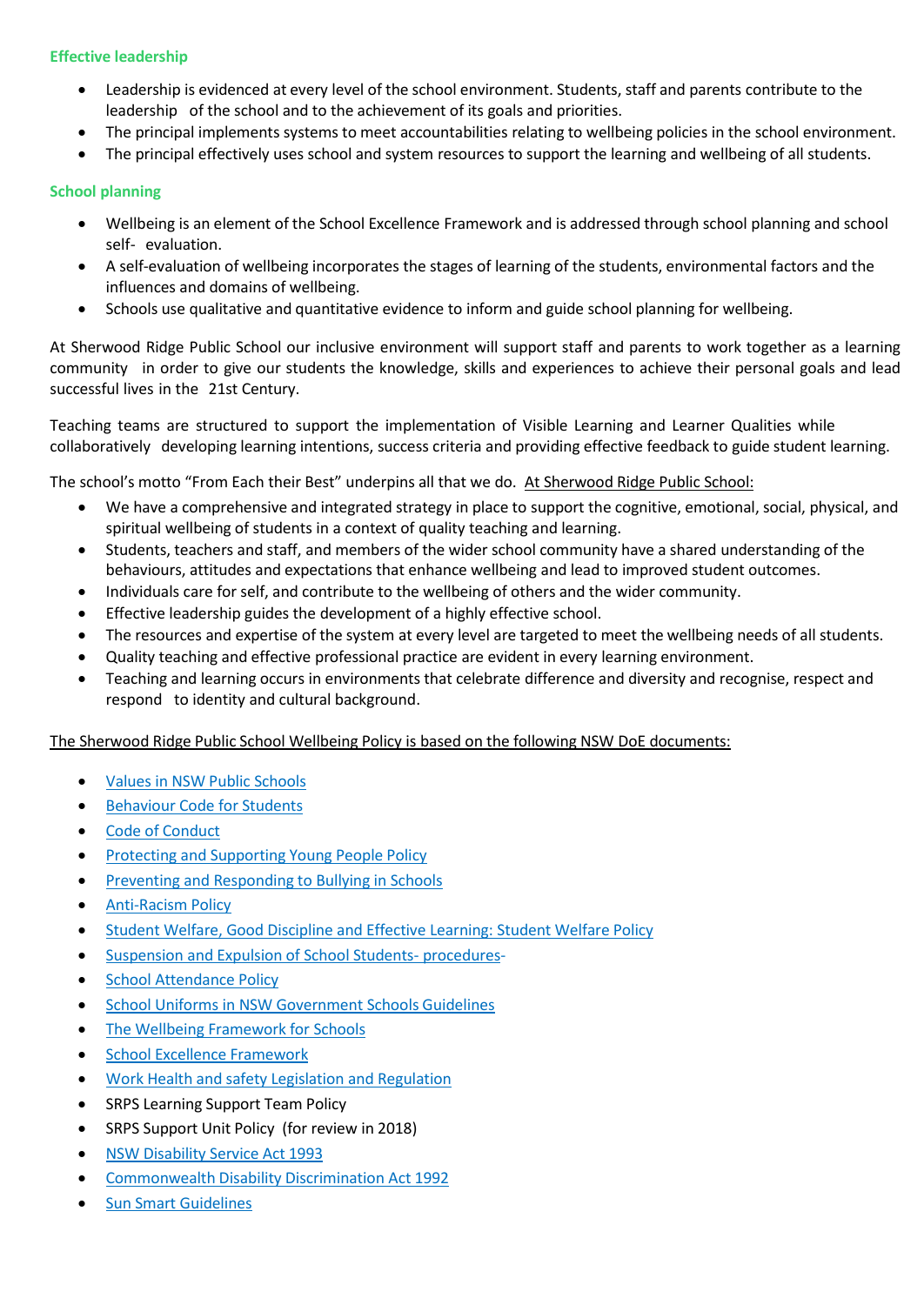#### **Our School's Learning Support Team Policy is inherent to our Wellbeing Policy.**

The learning support team is a team of dedicated professionals who initiate whole school planning and support mechanisms for students and teachers<sub>5% students</sub> alike

It is formed with the purpose of addressing the cognitive, emotional, social, physical, and spiritual wellbeing of students through the coordination, development, implementation, monitoring and evaluation of educational programs.

The prime function of our Learning Support Team is to ensure that the needs of all students in the school are being met using **a three-**tiered model of support addressing Tier 1 - Universal, Tier 2 - Targeted and Tier 3 - Intensive supports for students and teachers.

Our team has a strong focus on **systems** (what we do to support adults), **practices** (what we do to support students), and **data** (to inform our decision making about systems and practices).



#### **Rights and Responsibilities of Individuals**

| Role         | <b>Expectati</b> | <b>Rights</b>                                            | <b>Accountabilities</b>                                                                                   |
|--------------|------------------|----------------------------------------------------------|-----------------------------------------------------------------------------------------------------------|
| Student      | Safe             | All students have a right to                             | All students have the responsibility to play safely,                                                      |
|              |                  | feel safe at school.                                     | behave sensibly and help and care for others.                                                             |
|              | Respectful       | All students have a right to                             | All students have the responsibility to treat other                                                       |
|              |                  | be respected by one<br>another.                          | people with respect, fairness and kindness.                                                               |
|              | Learners         | All students have a right to learn.                      | All students have the accountability to actively                                                          |
|              |                  |                                                          | participate in all aspects of school life and take<br>responsibility for their own learning. All students |
|              |                  |                                                          | have the responsibility to focus, concentrate and                                                         |
|              |                  |                                                          | work to my best potential while allowing others to<br>do the same.                                        |
| Parent       | Safe             | All parents and community                                | All parents and community have the responsibility to                                                      |
|              |                  | have the right to feel safe at                           | act in a safe manner when on school grounds.                                                              |
|              | Respectful       | All parents and community                                | All parents have the responsibility to model and                                                          |
|              |                  | have the right to be respected                           | teach respect to other people through fairness and                                                        |
|              |                  | by one another.                                          | kindness.                                                                                                 |
|              | Learners         | All parents have the right                               | All parents have the responsibility to promote the                                                        |
|              |                  | to expect that their child                               | values of education, ensure that their child attends                                                      |
|              |                  | will receive a quality                                   | school and supports their child's learning at home.                                                       |
| <b>Staff</b> | Safe             | All staff have the right to work<br>in safe environment. | All staff have the responsibility to comply with Work<br>Health and Safety Policies and Procedures.       |
|              | Respectful       | All staff have the right to                              | All staff have the responsibility to model effective                                                      |
|              |                  | be respected by others.                                  | leadership and respect in their interactions with                                                         |
|              |                  |                                                          | staff, students, parents and community.                                                                   |
|              | Learners         | All staff have the right to                              | All staff have the responsibility to participate in                                                       |
|              |                  | continuously develop                                     | relevant professional development and work                                                                |
|              |                  | their knowledge and<br>skills.                           | collaboratively with their colleagues.                                                                    |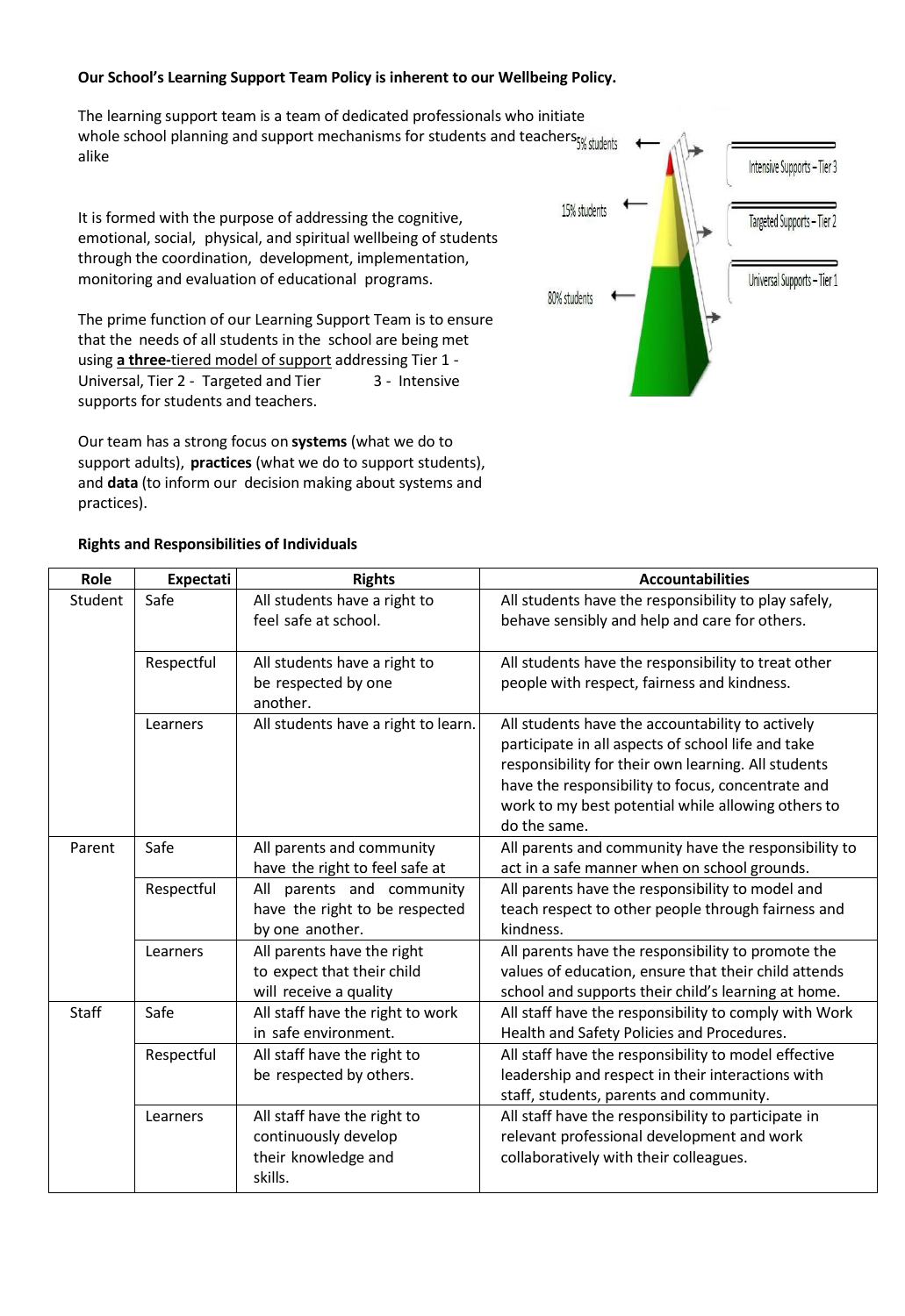# **STUDENT WELLBEING POLICY FOCUS AREAS**

# **The School Wellbeing Policy has three focus areas:**

# **1. Effective Teaching and Learning**

#### **Purpose**

To enhance effective teaching and learning by:

- encouraging students to take responsibility for their own learning and behaviour,
- identifying and catering for the individual learning needs of students,
- establishing a well-managed teaching and learning environment,
- ensuring that learning activities build on prior knowledge and experiences, and are socially and culturally relevant,
- providing frequent opportunities for students and their parents to discuss learning programs and student behaviour and progress,
- identifying key social skills and developing plans for all students to acquire them, or make progress towards them, over time, and
- ensuring that gender and equity issues are recognised and addressed across the curriculum.

#### **Products**

- Students will be active participants in the learning process.
- Co-ordinated student services will provide effective support to classroom programs.
- The learning experiences of students will affirm their individuality and be positive and satisfying.

#### **Outcomes for Students**

- Students will participate in decisions about their own learning.
- Students will pursue a program of learning relevant to their needs and aspirations.
- Students will develop an understanding of themselves as well as skills for positive and socially responsible participation.
- Students will develop competencies that enhance the quality of their relationships with others.
- Students will feel valued as learners.

# **2. Creating a Positive Climate and School Discipline**

#### **Purpose**

To enhance school climate and expectations by:

- maximising student participation in decision making and ensuring that principles of equity and fairness are reflected in school practice,
- providing opportunities for students to demonstrate success in a wide range of activities,
- developing and implementing policies and procedures to protect the rights, safety and health of all school community members,
- establishing clear school expectations which are known and understood by all school community members,
- monitoring attendance and encouraging students to attend school regularly,
- valuing and providing opportunities for all students to develop the skills involved in positive
- relationships, social responsibility, problem solving and dispute resolution,
- valuing difference and discouraging gender stereotypes,
- incorporation of students' views into planning related to school climate and organisation,

 establishing networks to support students and ensuring that students and parents know about, and have ready access to, these services,

- recognising the relationship between student and staff wellbeing and ensuring that staff wellbeing is also a priority, and
- providing resources and opportunities for students to gain leadership experience.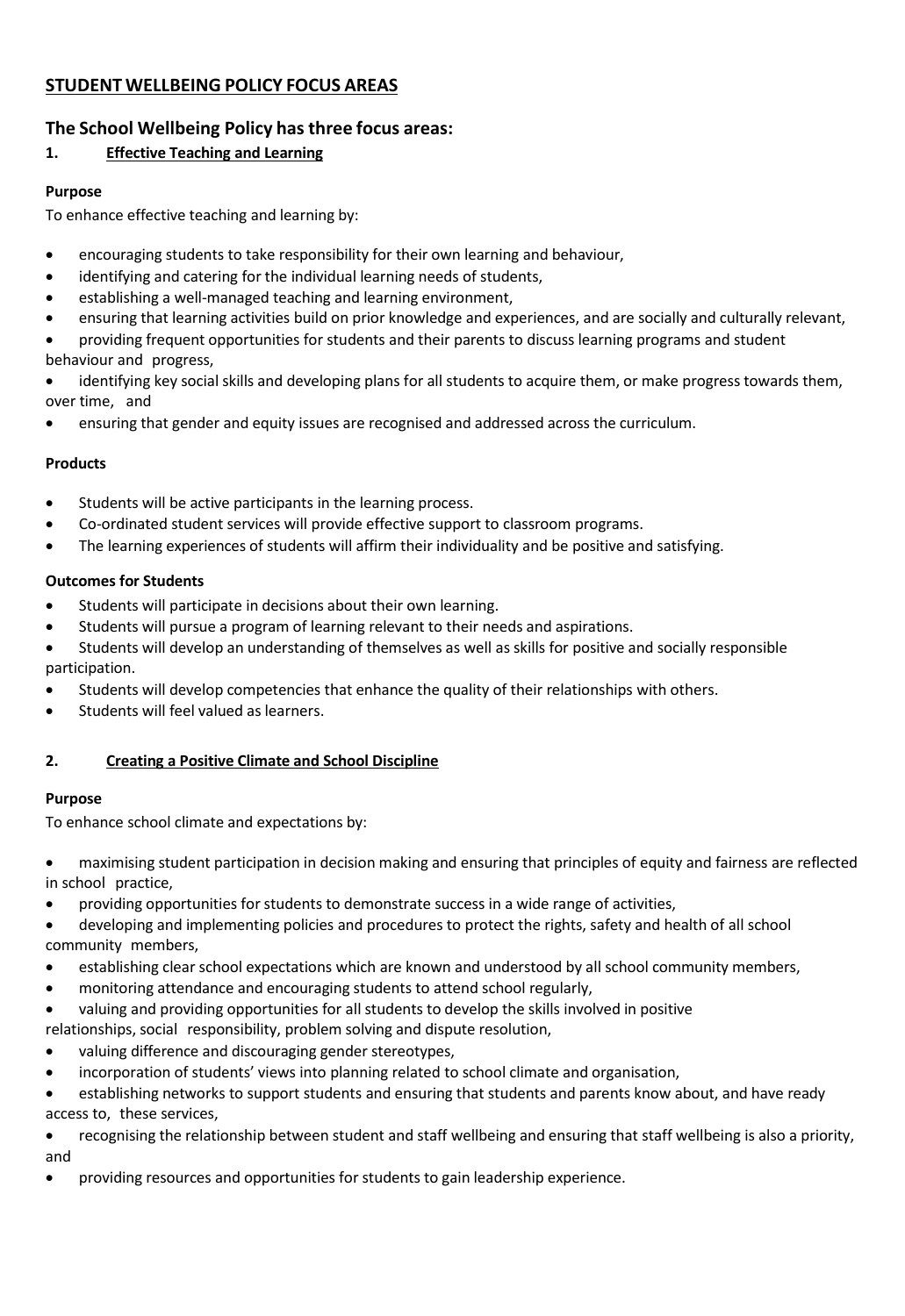# **Products**

- The wellbeing, safety and health of students and community members will be a priority in all school policies, programs and practices.
- Principles of equity and justice will be evident in school plans, programs and procedures.
- The discipline code of the school will provide clear guidelines for behaviour, which are known by staff, students and parents who have contributed to their development.
- The school will become a more co-operative and cohesive community in which individuals take responsibility for their actions and work together.
- The school will reflect societal values and will welcome the participation of community members in the life of the school.
- The school will be an inclusive environment, which affirms diversity and respects difference.

#### **Outcomes for Students**

- Students will be safe in the school environment.
- Students will know what is expected of them and of others in the community.
- Students will be able to learn without disruption from unruly behaviour.
- Students will be provided with appropriate support programs.
- Students will contribute to decision making in the school.
- Students will participate in all aspects of school life as equals.
- **•** Students will value difference.
- Students will be respected.

#### **3. Community Participation**

#### **Purpose**

To enhance community participation by encouraging:

- learning communities in which staff, students and parents work together for planned results,
- parents and community members to actively participate in the education of young people and in the life of the school,
- parents to be partners in school education and students and their parents to have a sense of belonging to the school community,
- fostering close links with the wider community,
- encouraging links between parents and student representative groups,
- inviting parents to share their skills and experiences in the school community,
- supporting students and their parents in decision making about learning programs, and
- recognising students' families, cultures, languages and life experiences.

#### **Products**

There will be strong links between students, staff, parents and other members of the school community.

 Parents and community members will participate in the education of young people and share the responsibility for shaping appropriate student behaviour.

- The curriculum, goals, plans and actions of the school will reflect the needs and aspirations of students and the wider school community.
- Students, parents and teachers will perceive that the teaching and learning programs in the school are relevant and beneficial.
- Staff will facilitate parent and community involvement in a range of school activities.

#### **Outcomes for Students**

- Students will be supported by parent and community participation in school activities.
- Students will value the school as an integral part of the community.
- Students and their families will know how to gain access to relevant support services in the community.
- Students, parents and teachers will be partners in the teaching and learning process at the school.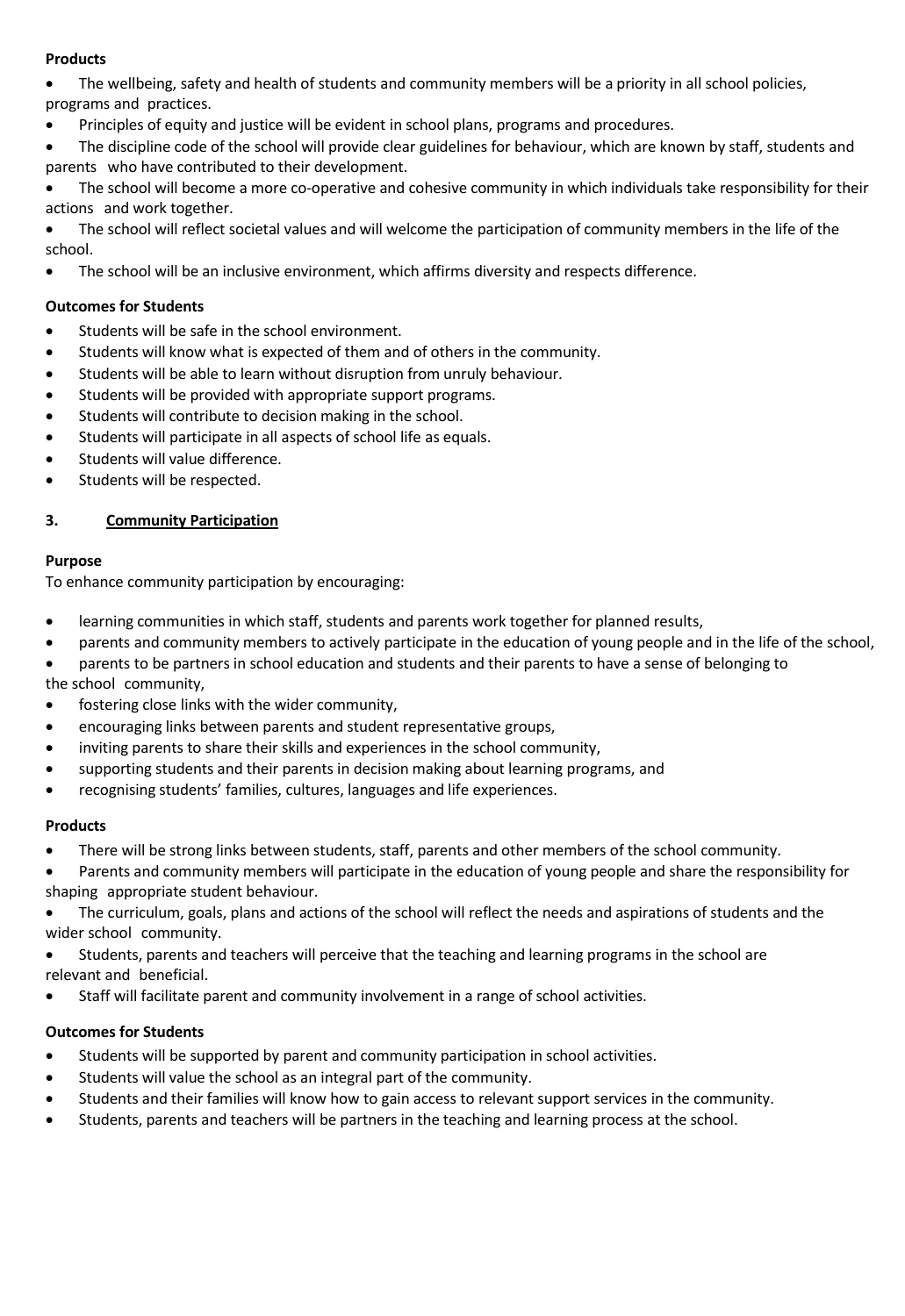# **SCHOOL UNIFORM POLICY**

This policy on school uniform and dress code requirements has been developed in consultation with the school community. The uniform requirements for Sherwood Ridge Public School reflects school community standards and is consistent with occupational health and safety, anti-discrimination and equal opportunity legislation. To assist families in need financial support in purchasing uniforms may be available through the Student Assistance Scheme.

#### **Context**

The Department of Education supports the wearing of school uniforms by students and the upholding of high standards of dress by students and staff. The Department recognises that NSW has a long history of school uniforms or dress codes being decided by the local school community.

#### **School Uniform**

The school expects students to wear the uniform during school hours, while traveling to and from school, and when engaged in school activities out of school hours.

#### **Implementing school uniform requirements**

Positive reinforcement and encouraging responsible behaviour are the preferred approaches to ensuring students wear the school uniform.

Everyone has a role in setting the standards for the school. Teachers and other school staff model appropriate standards for students. They should dress in a professional manner at all times.

Suspension or expulsion solely for non-compliance with uniform requirements will not occur. Student enrolment cannot be contingent upon adherence to school uniform policy. Students should not be disadvantaged where required uniform items are not available because of circumstances beyond their control.

Responses to students who do not wear uniform must be appropriate. They should be clarified, agreed upon by the school community and documented. Responses must be fair and consistent. They must not prevent students from continued participation in essential curriculum activities except where exclusion is necessary for reasons of safety. In this situation, alternative educational activities must be provided.

# **SCHOOL POSITIVE ACTION (DISCIPLINE) POLICY AND PROCEDURES**

- 1. School expectations
- 2. Recognising and reinforcing student achievement
- 3. Strategies and practices to promote positive student behaviour, effective learning and wellbeing
- 4. Strategies and practices to manage inappropriate student behaviour

# **Code of Behaviour and School Expectations**

#### **CORE EXPECTATIONS FOR STUDENTS IN NSW GOVERNMENT SCHOOLS**

Students in NSW government schools are provided with a high quality education so that they may learn to the best of their ability and become self-disciplined, tolerant, enterprising and contributing members of the school and community.

Core expectations for student behaviour have been developed to establish consistent expectations in all government schools in support of these aims.

These expectations are based on our core values of integrity, excellence, respect, responsibility, cooperation, participation, care, fairness and democracy.

The critical role of parents and care-givers is recognised as the primary influence on each child's character and behaviour and as essential partners in supporting the core expectations and the successful education of their children.

The Department is committed to supporting principals and school staff in the implementation of these expectations through statewide policies and programs, together with regional support staff, professional learning and alternative provisions, in order to promote the highest standards of behaviour and learning in our schools.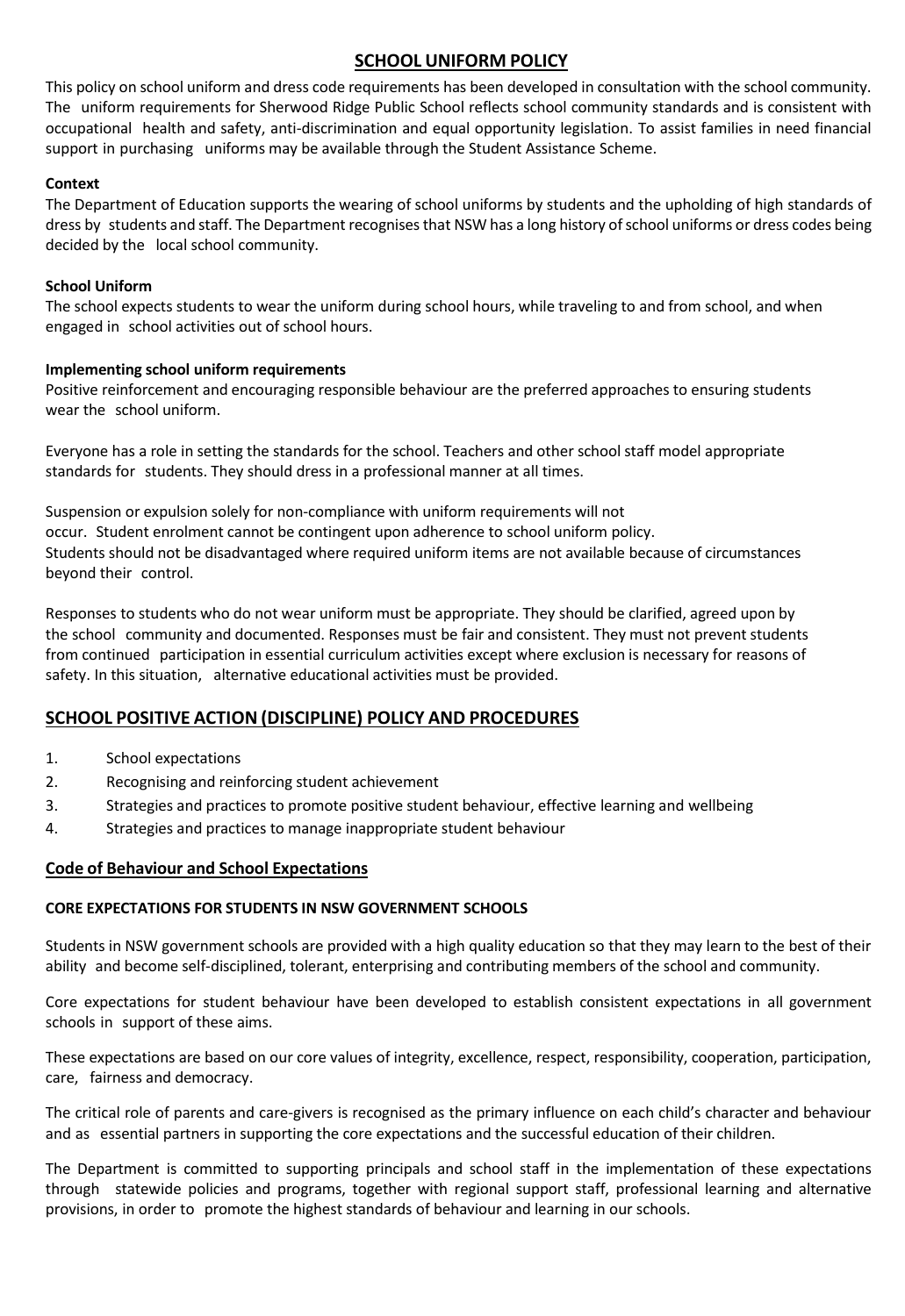#### **THE CORE EXPECTATIONS**

All students in NSW government schools are expected to:

- Attend every school day, unless they are legally excused, and be in class on time and prepared to learn.
- Maintain a neat appearance, including adhering to the requirements of the school's uniform or dress code policy.
- Behave safely, considerately and responsibly, including when travelling to and from school.

 Show respect at all times for teachers, other school staff and helpers, including following class expectations, speaking courteously and cooperating with instructions and learning activities.

- Treat one another with dignity and respect.
- Care for property belonging to themselves, the school and others.

• Behaviour that infringes on the safety of others, such as harassment, bullying and illegal or anti-social behaviour of any kind, will not be tolerated.

#### **SHERWOOD RIDGE PUBLIC SCHOOL EXPECTATIONS**

Our school expectations are consistent with the values of Public Education in NSW.

The following expectations describe the standard of behaviour that is essential in our school.

The Positive Action for Learning (PAL) Framework is a significant approach for actively supporting student learning and for building student capacity at Sherwood Ridge Public School. PAL is a positive and proactive learning and behaviour framework. At SRPS we want our students to be actively engaged in their learning.

Data is used to evaluate our systems and practices so that purposeful, successful and multi-dimensional strategies are employed and appropriate enhancements and interventions are put in place with regards to learning and behaviour. The aim is to create an optimum learning environment in which the diverse needs of the full range of students are effectively met. This demands the use of a range of strategies and provisions as seen in the Three Tiered Continuum.

PAL logic is based upon a **three tiered prevention model**. Attention is focused on creating and sustaining systems ofsupport that improve both academic and social results for all students by preventing the development of inappropriate behaviour, reducing the intensity of existing problem behaviour and increasing the likelihood of academic success.

At Sherwood Ridge Public School we are, **Safe**, **Respectful Learners**

#### **Sherwood Ridge Public School Adaptation of the Behaviour Code for Students**

Sherwood Ridge Public School has modified these expectations so that they may be clear and relevant to every school. Visibility of these core values has been achieved through our signage visible around the school. They serve as visual guides to students, staff and the wider community of the expectations.

SRPS focuses on one expectation within four core values each week. These expectations are extracted from our matrixes. This targeted expectation will be present throughout the school in a variety of systems:

- $\checkmark$  Merit System
- $\checkmark$  Staff Visuals
- $\checkmark$  Teacher Talk
- $\checkmark$  Newsletters
- $\checkmark$  PAL Items
- $\checkmark$  Student Practice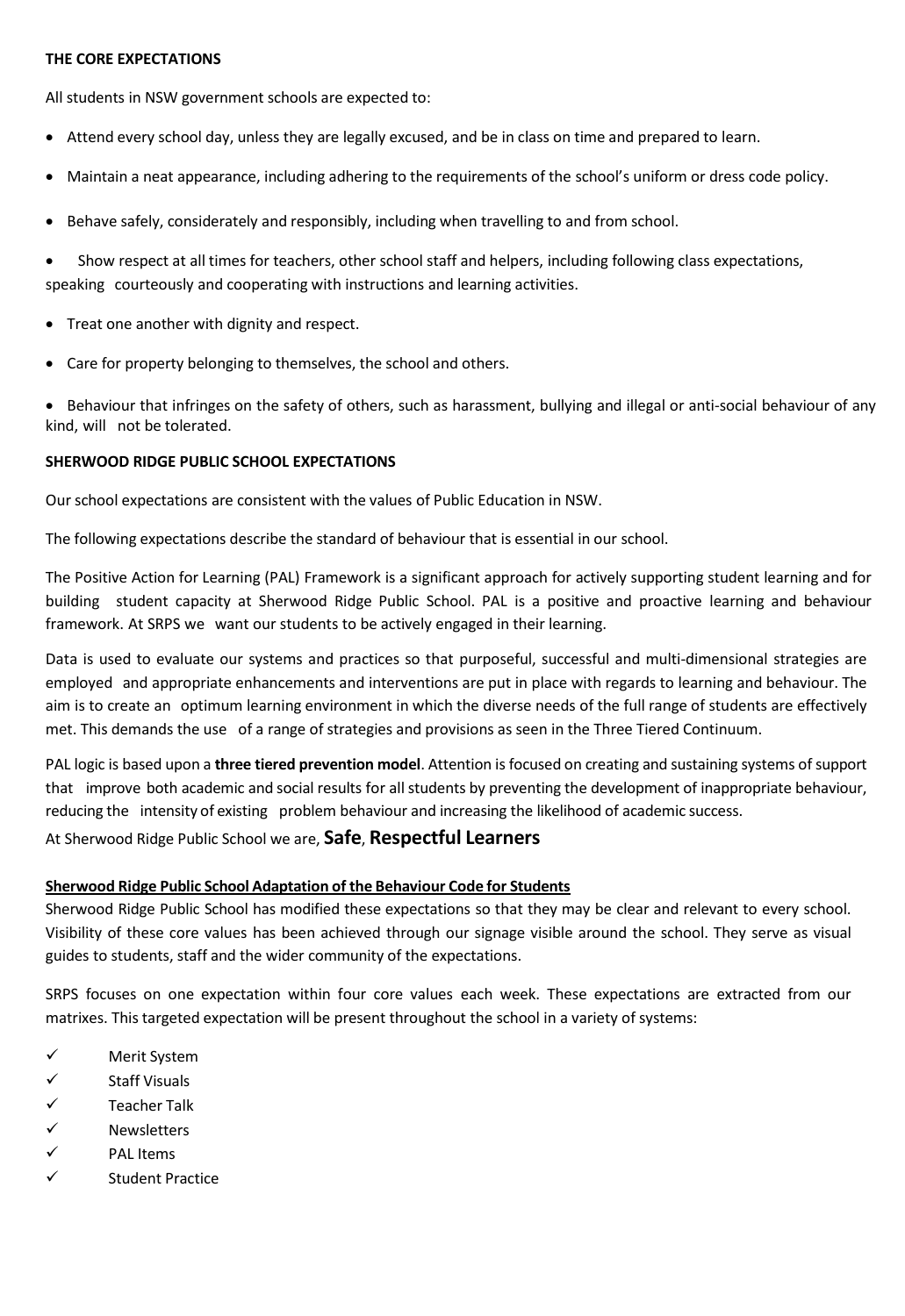# **Strategiesto Promote Good Discipline and Effective Learning**

Positive discipline is an essential part of a schools' behaviour management plan. In formulating a behaviour management plan, school communities must be acknowledged and practices described, to foster good discipline. For example:

- The consistent use of good behaviour management technique such as:
	- giving simple instructions
	- expecting students to comply and follow directions
	- regularly noticing and commending students for complying with expectations and directions
	- avoiding the use of ridicule, embarrassment or 'put-downs'
	- involving all members of the class by directing questions to the full range of students
	- encouraging on-task learning behaviour by moving about the room and supervising work
	- refocusing and redirecting attention when students become restless or inattentive
	- having a plan for managing behaviour disruptions
	- following up any significant behaviour disruptions.
- The provision of appropriate curriculum to meet the needs of each student.
- The development of a school discipline code a small number of easily understood rules which state the expected behaviour, can be monitored and consistently and fairly applied.
- Supporting students in achieving success in learning.
- Staff modelling of consistent, caring and controlled behaviour.
- Discussion with parents and caregivers of their roles and responsibilities in managing student behaviour.
- The provision of integrated programs which develop self-discipline, self-review, communication and responsible decision making, such as:
	- stress management programs
	- social skills programs
	- peer mediation
	- peer learning.
- Encouragement of respect forteachers as professional educators.
- Staff attendance at relevant training and development programs.
- The provision of appropriate support programs, such as counselling and remediation.
- Liaison with supportive community agencies to build teams.
- The knowledge and understanding of the particular needs and pressure experienced in the local community.

#### **Recognising and Reinforcing Student Achievement**

#### **Sherwood Stars**

Sherwood stars are awarded to students for demonstrating school expectations. A student who receives, on average, one Sherwood Star per week, will receive one badge per year. *While we encourage students to follow the expectations and do their best for intrinsic reward, we also recognise that students enjoy an external awards system.*

# **Merit Awards**

Two merit awards per class are to be handed out at assembly every week. These are to describe a behaviour that aligns with the core v a lues of Learning, Respect and Community, or the school's expectations of: Be Safe, Be Respectful and Be a Learner.

#### **Caught You Being Good Tokens**

Tokens are given to students during all settings when they are caught displaying 'good' behaviour. These tokens are more readily given out in playground settings. Students place these in the K-2 and 3-6 boxes located on the playground. Each week, 20 students are randomly drawn from the two 'Caught You Being Good' boxes and win a canteen voucher. Staff are encouraged to write their name on the back of each 'Caught You Being Good' token they give out. During the weekly draw two staff names will be drawn for a weekly prize.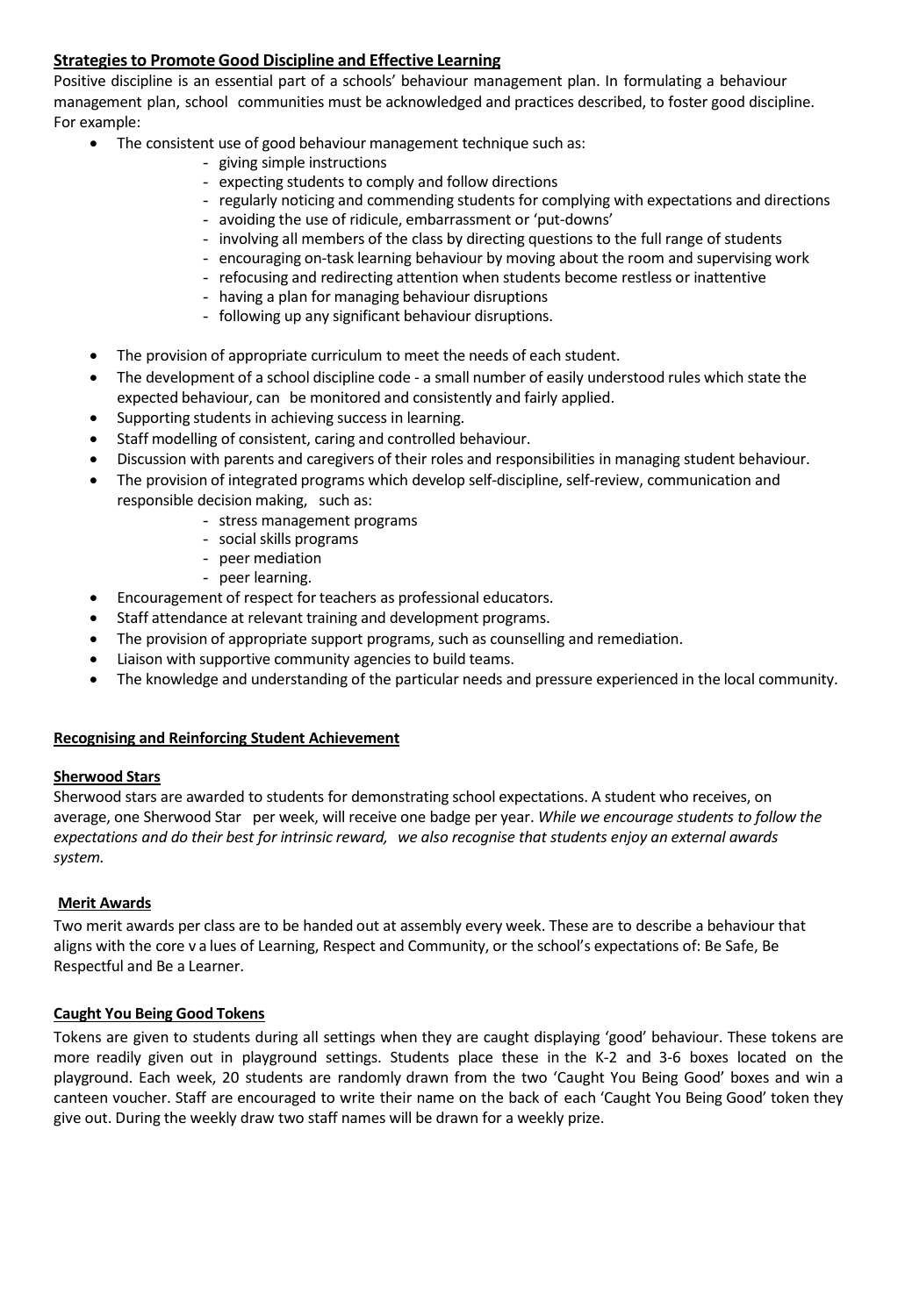#### **Strategies and practices to promote positive student behaviour, effective learning and wellbeing**

- Learning and Support Team
- School Counsellor
- Behaviour Management Plans
- Teaching and learning programs
- PAL
- Social skills & Peer support
- Drug education
- Child protection and Sun Protection
- Orientation and Transition Programs
- Aboriginal and Torres Strait Islander Education
- Leadership
- Individual Education Plans (IEPs)
- Attendance Awards
- Semester attendance awards for 100% attendance.
- Principals Awards

#### **SRPS ASSEMBLIES AND NEWSLETTERS**

Every Monday & Wednesday students will assemble into the hall for the weekly assembly. The assembly will include a short (5 minute) PAL presentation. This presentation may include all students, a few students, or the teacher only. A focus has been allocated however if there is an occasion where a targeted behaviour needs to be addressed this can be changed. The addressed focus in the PAL assembly will also align with a small section in our newsletter for the following Friday

#### **Expectations of Behaviour**

At Sherwood Ridge PS we are safe, respectful learners across all settings and is demonstrated through the targeted and explicit teaching of Social and Emotional Learning (SEL) competencies

| Term 1-4: Week 1 & 2                              | Term 1-4: Week 3 & 4                                   | Term 1-4: Week 5 & 6                           |
|---------------------------------------------------|--------------------------------------------------------|------------------------------------------------|
| <b>Relationship Skills</b>                        | Responsible                                            | <b>Social Awareness</b>                        |
|                                                   | <b>Decision-Making</b>                                 |                                                |
| • Communication                                   | Identifying problems<br>٠                              | Perspective-taking<br>٠                        |
| Social engagement<br>٠                            | Analysing situations<br>٠                              | Empathy<br>٠                                   |
| Relationship building<br>٠                        | Solving problems<br>٠                                  | Appreciating diversity<br>٠                    |
| Teamwork<br>$\blacksquare$                        | Evaluating<br>٠                                        | Respect for others<br>٠                        |
|                                                   | Reflecting<br>٠                                        |                                                |
|                                                   | Ethical responsibility<br>٠                            |                                                |
| We work together with<br>others to problem solve. | We make decisions that<br>affect ourselves and others. | We accept and respect the<br>rights of others. |

# **Term 1-4: Week 7 & 8 Term 1-4: Week 9 & 10**

| <b>Self-Awareness</b>     | Self-Management           |
|---------------------------|---------------------------|
| Identifying emotions<br>٠ | Impulse control           |
| Accurate self-perception  | Stress management<br>٠    |
| Recognising strengths     | Self-discipline<br>٠      |
| Self-confidence           | Self-motivation<br>٠      |
| Self-efficacy             | Goal setting              |
|                           | Organisational skills     |
| We recognise our          | We develop goals and work |
| strengths and build upon  | towards achieving them.   |
| them.                     |                           |



Curriculum Links **Curriculum Links**

Curriculum Links **Curriculum Links**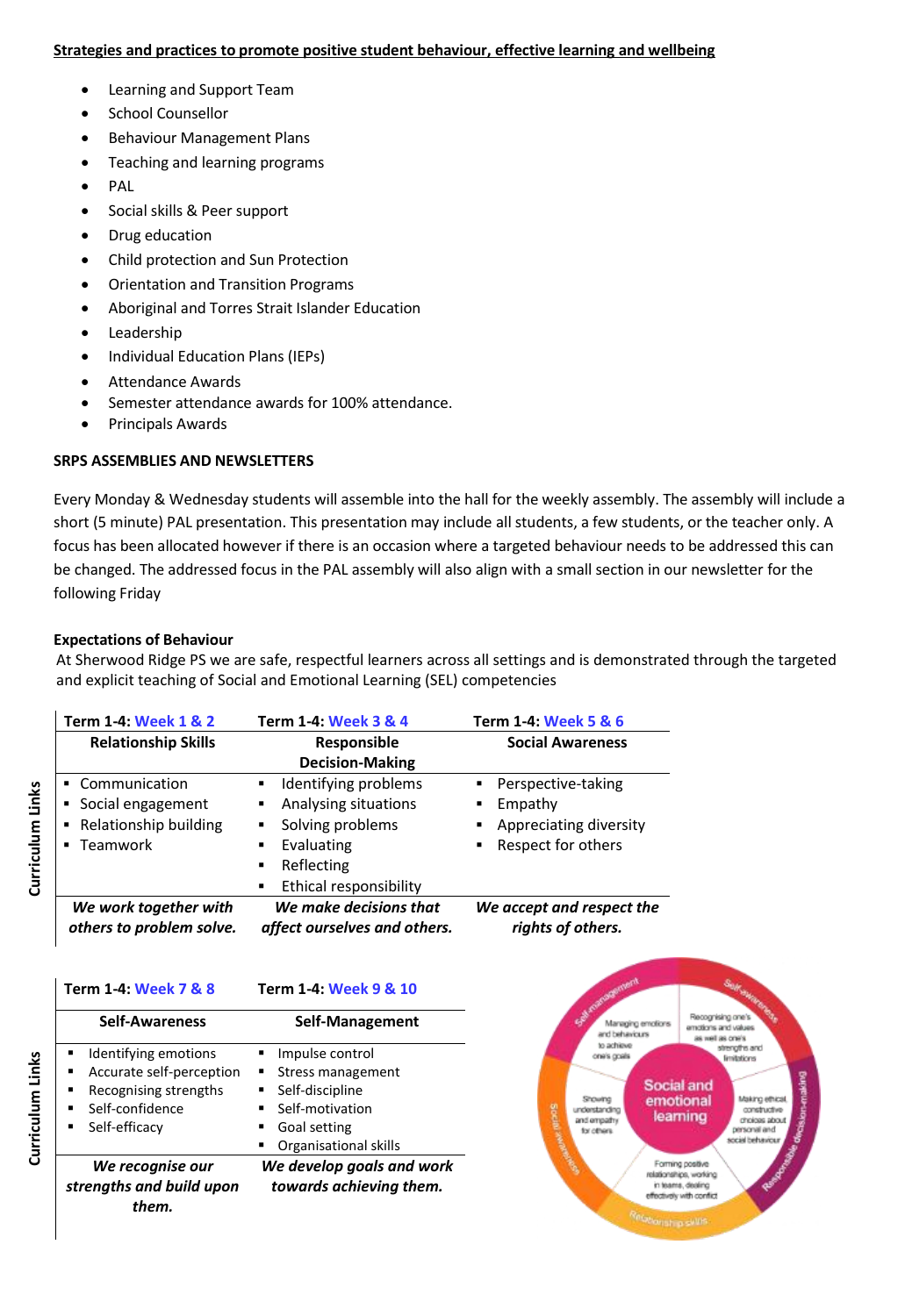# **Sherwood Stars and Badges**

Sherwood stars are awarded to students for demonstrating school expectations. A student who receives, on average, one Sherwood Star per week, will receive one badge per year. *While we encourage students to follow the expectations and do their best for intrinsic reward, we also recognise that students enjoy an external awards system.*

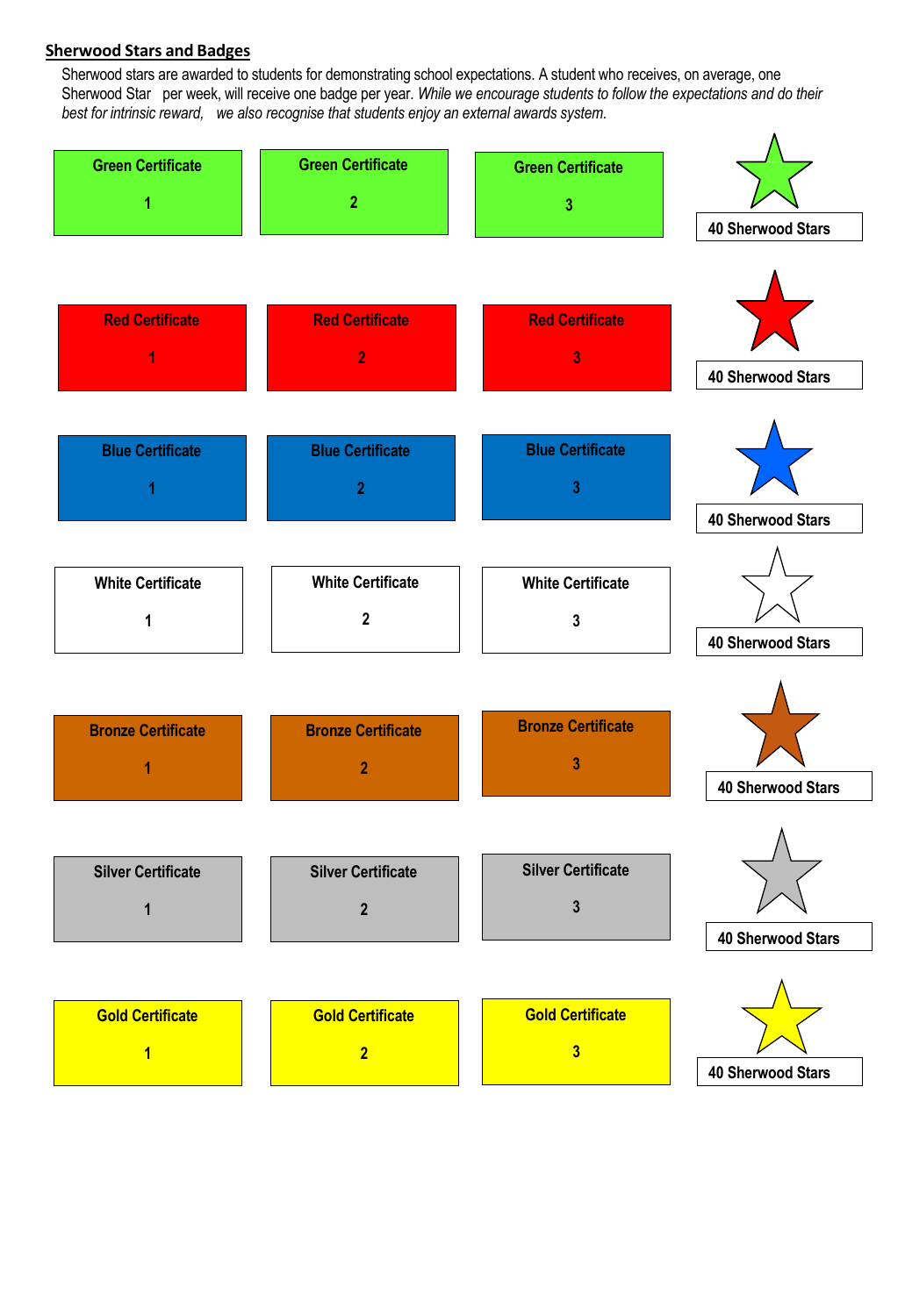# **Consequences and Discipline**

*Teachers will use discretion to ensure consequences are fair and effective when dealing with students who choose not to follow school expectations.*

# **Playground:**

- Reminder given to the student about the expectation that is not being followed.
- Teacher issues consequence appropriate to behaviour, if deemed necessary
- Ensure consequences are administered eg. walk with teacher, time out or removal from playground.
- Student details recorded on tracking slip.
- In cases where staff deem that a student's behaviour is a serious breach of the School's Expectations, the staff member may request that the student receive an official detention to be administered by the Deputy Principal. The student will complete a Detention Reflection sheet to be taken home and discussed with parents.

# **Classroom**

- Reminder given to student about the expectation that is not being followed.
- *\**Additional reminder is given to the student, the student is asked to identify a way to improve the behaviour in question
- \*Student may need to be directed to an area in the classroom to "cool down", teachers may choose to ask students to complete a reflection on their behaviour.
- Teacher documents record of incident if appropriate on the school's Tracking Sheet and Sentral.
- For repeated breaches of the classroom expectations, the student is to be sent to the Year Coordinator and / or Assistant Principal along with a tracking sheet. The student completes a reflection sheet to be taken home and discussed with parents.
- In cases where staff deem that a student's behaviour warrants it, the staff member may request that the student receive an official detention to be administered by the Deputy Principal. The student will complete a Detention Reflection sheet to be taken home and discussed with parents. \* Dot points 2 & 3 may be modified to suit individual teacher behaviour management systems.
- Supervisors regularly review data, where necessary interviews with parents, class teacher and supervisor are held to identify further strategies (positive intervention plan and / or behaviour management plan) to be implemented.
- For repeated breaches of the school's expectations, it may be necessary to refer the student to the school's Learning Support Team for further support.
- Deputy Principal/s are informed and may be required to manage the student from this point.
- \*\*In the case of dangerous and or violent behaviours, Deputy / Executive intervention is to be sought. It may be necessary to implement the DoE Suspension and Expulsion of School Students policy at this stage

# **Staff are encouraged to follow the school's Positive Action for Learning Teacher Referral procedures when managing student behaviour (see below)**

**Tracking slips** are not a punishment or a consequence. They are a record keeping tool outlining details of an incident where a school expectation has not been followed. Teachers should use their own discretion before issuing a tracking slip. The issuing teacher should impose a consequence immediately, if possible, or recommend a consequence for a later time. The behaviour should be discussed with the student and recorded in detail on the slip. The information on this slip will be entered on to SENTRAL, with relevant teachers, Assistant Principals and deputy Principals tagged. The classroom teacher may send the student to the Assistant Principal to inform him/her and reinforce behaviour expectations with the student.

**Instant Removal** of a student will occur for violence (risk of harm to self or others). Principal, Deputy or Assistant Principal removes child from setting. **Detention** means the student is removed from the playground for an identified play period/s. The school's Deputy Principals manage the implementation of Detention. The focus of detention will be on the student taking ownership of his/her behaviour and where possible, restitution. Parents will be notified via a letter home from the Deputy Principal. This is to be signed and returned to the identified Deputy Principal. The Deputy Principal will ensure that all follow up communication and or outcomes is shared with key stakeholders.

Student behaviour will be discussed between the student, class teacher, supervisor and parents. In these cases, behaviour programs may be established or further disciplinary action taken. DoE "Procedures for the suspension and expulsion of School Students" will be applied where appropriate.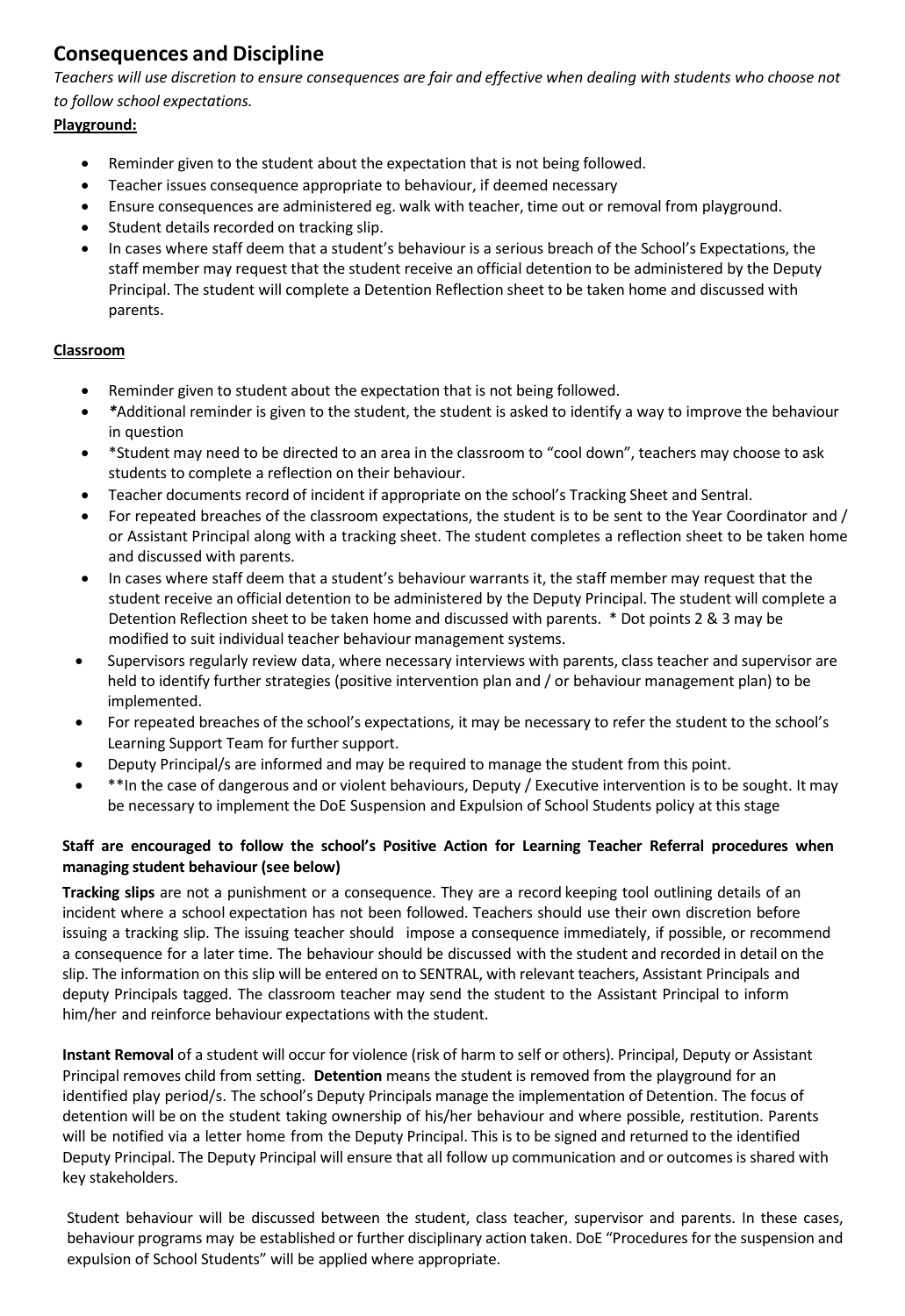#### **Strategies and practices to manage inappropriate student behaviour**

Sherwood Ridge Public School follows the philosophy of PAL when implementing strategies and practices to manage inappropriate student behaviour. At the core, we have an individualised and personalised approach beginning at the classroom level. Sherwood Ridge Public School, in line with the DoE policy, prohibits the use of corporal punishment.

Inappropriate student behaviour will be recorded through SENTRAL - Register of Individual [Student Contact.](http://marilliondesigns.com/riscdets.htm)

Where behaviour is deemed to be not manageable at the classroom level the stage supervisor will collaborate with the strategies and practices to manage the behaviour. A goal setting conference between the student, classroom teacher and stage supervisor will be used as a strategy to manage further inappropriate student behaviour. This will require further review and assessment by all stated individuals.

If further inappropriate behaviour occurs, a more strategic direction for intervention will need to occur. This will include a conference between the student, parent, teacher and stage supervisor. A summary of the goals and strategies established at the conference will be composed by the stage supervisor and supplied to all stated individuals.

Supervisors will run SENTRAL Reports on a 5 weekly basis. These reports will assist with targeting behaviours and identifying students requiring addition support or intervention.

If inappropriate behaviour occurs outside of the classroom setting the following action must be adhered to. The teacher on duty should complete the SENTRAL entry detailing the incident. This report will be printed and supplied to the classroom teacher.

If a School Learning Support Officer identifies inappropriate student behaviour, they must immediately seek the assistance of the teacher on duty.

Staff at SRPS attend professional training in Management Actual and Potential Aggression (MAPA) to equip them with specialised techniques to provide the best Care, Wellbeing, Safety and Security for the individuals in our school.

All staff members at SRPS are assigned buddy teachers. Buddy teacherssupport the classroom teacher with behaviour management strategies.

#### **Suspension and Expulsion**

If a suspension is required the school follows the **Department of Education's Suspension and Expulsion of School Students – Procedures**. There will be cases of unacceptable behaviour where it will be in the best interests of the school community and/or the student involved, for the student to be removed from the school for a period of time or completely.

Suspension is not intended as a punishment. It is only one strategy for managing inappropriate behaviour within a school's student wellbeing policy, such as has been outlined in this document.

#### **Commitment to Wellbeing**

Our school environment is pivotal to and enables the growth and development of our students. Our students are actively connected to their learning, build trusting and respectful relationships amongst all community members, in order that our students continue to grow and thrive whilst always striving for continuous improvement in all areas.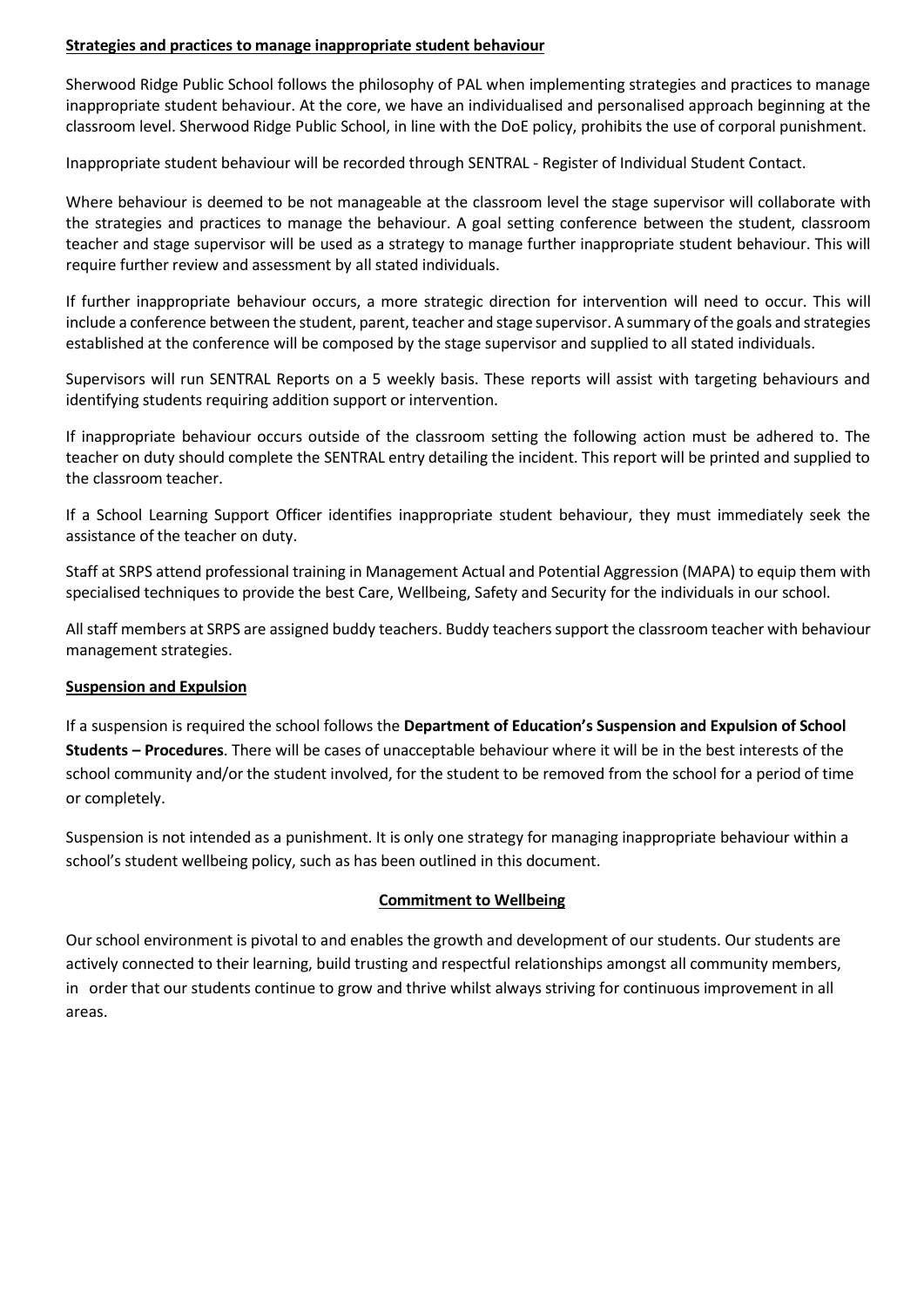# **Positive Action for Learning Teacher Referral Procedures**